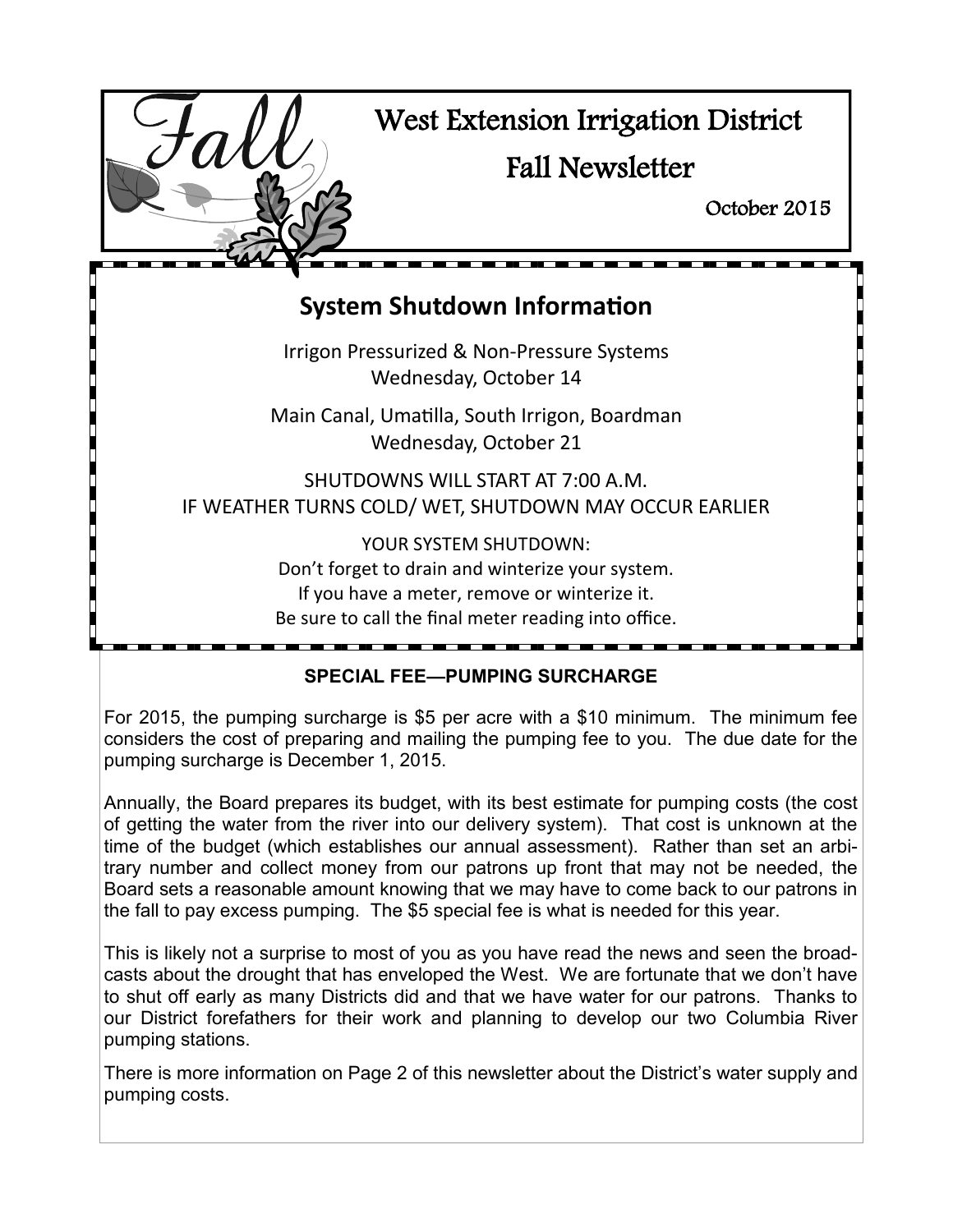# **WATER REPORT – PUMPING COSTS**

The District gets its water from the Umatilla River and two pumping stations on the Columbia River. The Irrigon station delivers water season-long to 1144 acres. The Umatilla station is the supplemental supply for the 9235 acres off the main canal, and is used when the Umatilla River cannot supply enough water for our irrigators. We usually pump that water from mid-June to mid-September. This year, we started the pumped water on April 24 and will be using it through the end of the season. The cost of our pumped water varies from year to year and is a very large part of our annual budget. The listing below shows a history of the water delivered to our patrons and the pumping costs of that water.

| Year          | <b>TTL Water</b><br><b>Delivered in</b><br>acre-feet | Water<br>pumped in<br>acre-feet | % of water<br>pumped | Annual<br>pumping cost |
|---------------|------------------------------------------------------|---------------------------------|----------------------|------------------------|
| 2003          | 42,536                                               | 15,807                          | 37.2%                | \$132,157              |
| 2004          | 40,135                                               | 12,027                          | 30.0%                | \$118,144              |
| 2005          | 41,761                                               | 17,600                          | 42.1%                | \$164,143              |
| 2006          | 42,984                                               | 12,737                          | 29.6%                | \$123,757              |
| 2007          | 44,237                                               | 17,981                          | 40.6%                | \$191,175              |
| 2008          | 44,089                                               | 9,964                           | 22.6%                | \$81,578               |
| 2009          | 42,225                                               | 10,177                          | 24.1%                | \$75,666               |
| 2010          | 39,779                                               | 12,034                          | 30.2%                | \$112,537              |
| 2011          | 40,765                                               | 8,556                           | 21.0%                | \$63,984               |
| 2012          | 40,917                                               | 11,615                          | 28.4%                | \$122,773              |
| 2013          | 40,465                                               | 13,914                          | 33.1%                | \$177,884              |
| 2014          | 42,560                                               | 15,029                          | 35.8%                | \$193,661              |
| 2015 estimate | 40,989                                               | 20,547                          | 50.1%                | \$298,370              |

From this information, you can see that our water demand (amount needed by our patrons) is fairly level from year to year and the pumping cost of that water fluctuates. From a management standpoint, we are very pleased to see that although the cost of water has increased, the amount of water used during this drought year is less than that used in the most recent dry year of 2007. This is due to the water conservation efforts done by our patrons and the District (scheduling, pipeline, meters).

**WHAT'S NEXT?** The District is asking patrons to continue finding ways to conserve water and will start enclosing the Boardman open laterals. We have 18 open laterals in Boardman, most still using flood water. During conversion, those flooders will be required to go to sprinkler irrigation. We anticipate that 2016 will continue to be a drought year. There is concern that Cold Springs Reservoir and McKay Reservoir will not fill this winter, meaning shortened irrigation season for Hermiston and Westland Irrigation Districts and less return flow in the Umatilla River for us.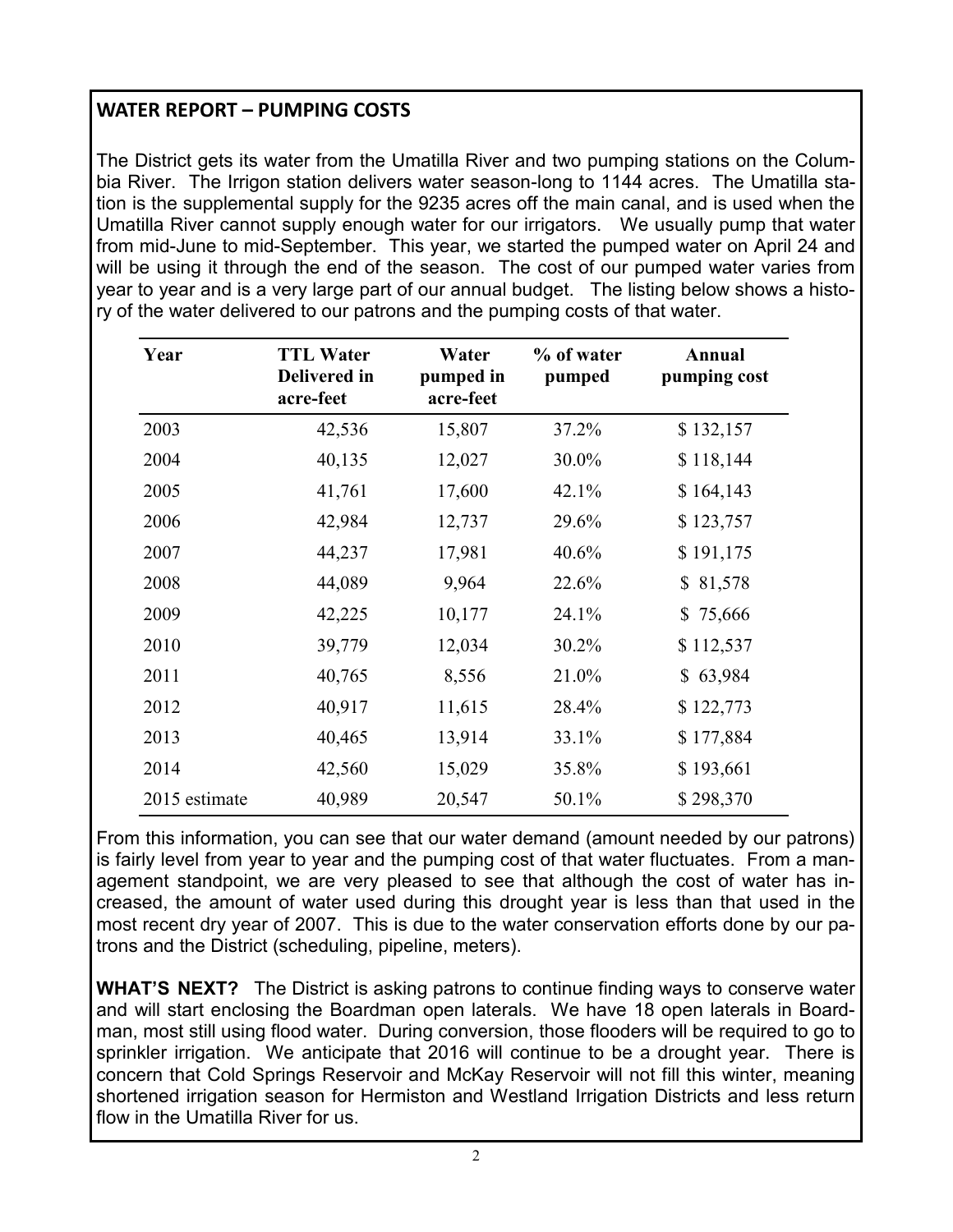**WATER SCHEDULING:** For those of you under five acres who took water from 4 pm to 10 am during the heat of the season, THANK YOU!! That helped keep the canal level. You can discontinue that now, if you haven't. We will take a closer look at all our water schedules in the off season. We want to be sure they are evenly distributed and try to tighten them up a bit, if possible. Many of you will be notified with changes or clarifications during the off-season.

**LATERALS 5 & 7:** We have some federal funding and our District funds, so will pipe lateral 7 along Rippee Road in Boardman this winter. The north half of lateral 5 will be added to lateral 7, thus eliminating lateral 5. There is a lot of water loss along this lateral, so this will be a great water conservation project. There are three flooders on these laterals, and they will go to sprinkler irrigation.

**BOARDMAN LATERALS:** District crews will spend time on the open, concrete-lined laterals in Boardman, working to eliminate areas of loss along the laterals and at distribution boxes. There are several places where private ditches cannot hold water and these areas will be expected to be repaired by the landowners. We will also spend time cleaning up the brush and tree growth along the lateral easements. Thus, much of the work this winter will be in Boardman.

**IRRIGON PUMP STATION:** We finished a \$200,000 piping project in January 2015 replacing old steel pipe with 24-inch PVC. That actually resulted in water savings as the old pipe was deteriorated and leaking water. This fall, we will line the 30 and 36-inch penstock from the river station. If the Army Corps permit is obtained, the station will be extended into the river and new screens will be installed. Cost of this project is \$500,000. We have borrowed for this work on a 15-year payback.

**MAIN CANAL:** You may remember that in 2003, we increased our annual assessment by \$100,000 in order to get our main canal in better shape. There were many areas of impending failure really due to lack of funding for maintenance over the previous fifty years. This effort has paid off, and for the past three years, we have been able to decide where to replace panels and floor in the canal (replacing about 200 panels a year) rather than needing to respond to pending failure. That doesn't mean the canal is in perfect shape—far from it. Although 200 panels a year sounds like a lot, there are 35,640 panels in the main canal and 27 miles of concrete floor. This work will go over forever, basically.

**CANAL ROADWAY & RIGHTS-OF-WAY:** The canal road has eroded in many areas of the canal, exposing the concrete liner. We started addressing this two years ago and will beef up our efforts to try to get caught up. It all takes time, but the main canal will be there for many more years, so...

#### **DISTRICT PIPING PLANS:**

**UMATILLA/IRRIGON OPEN LATERALS:** Other than the Relocation Canal (small canal south of Irrigon), there are just two short laterals west of Irrigon that take flood water—three irrigators. Over the last three years, six flood or open ditches have been piped or replaced with sprinkler irrigation.

**PIPING THE BOARDMAN LATERALS:** As mentioned in the spring newsletter, the Board wants to pipe the open laterals and will be acquiring grant or loan funding to do so. We will start with laterals 5 & 7 this off-season. We are looking at Laterals 15 and 17 next. Laterals 9, 11, 12, 13 are being planned as well. Several private landowners have asked about theirs and we can find ways to accommodate some private funding and move those into planning stages. In Irrigon, several of the laterals were piped as a result of private funding by an irrigator wanting to eliminate flood irrigation. If a group wants to get together towards such an effort in Boardman, we are very open to that.